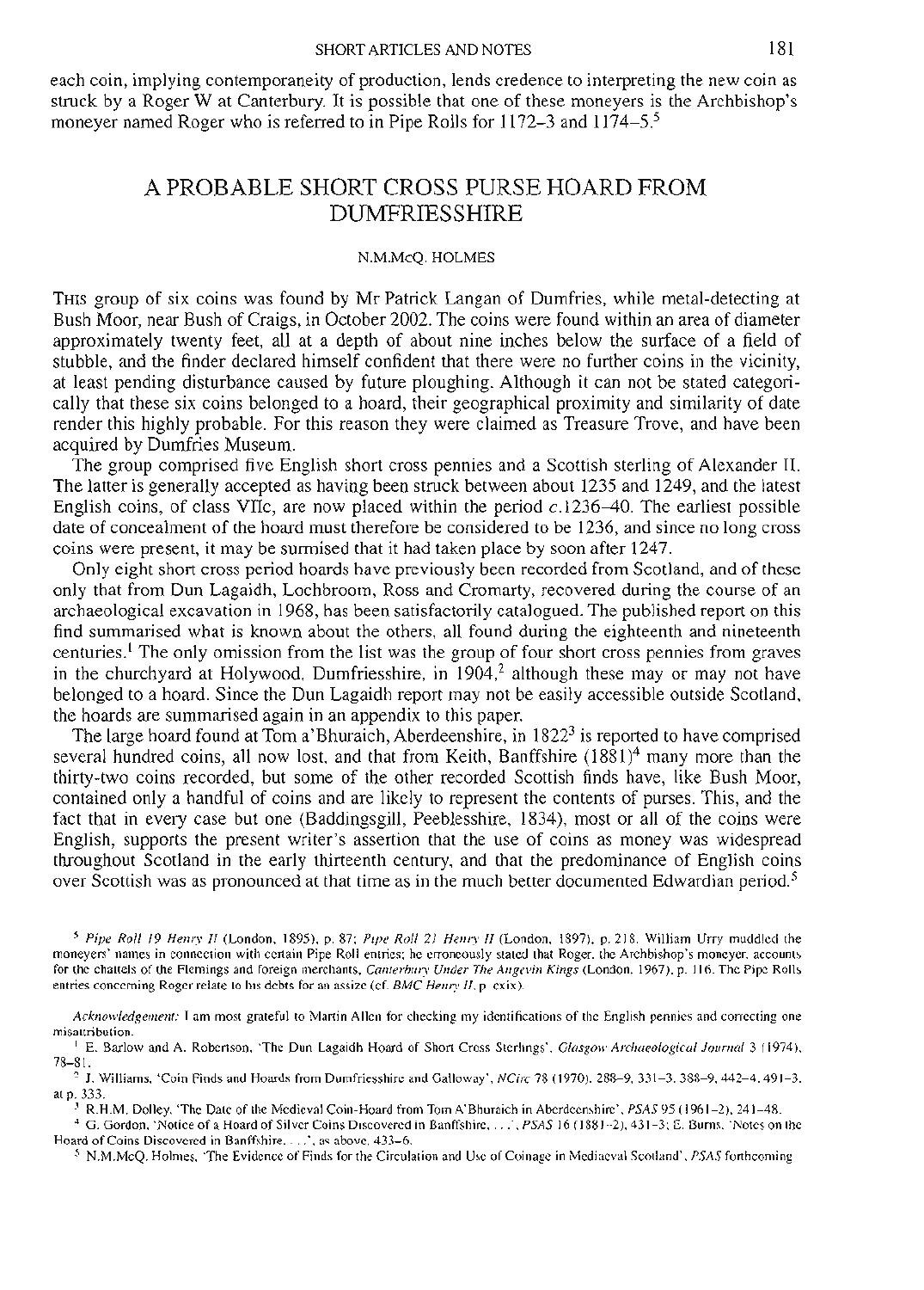182 **SHORT ARTICLES AND NOTES**  It is the presence of the Alexander II sterling which marks out the Bush Moor hoard from all the others, since it is the first time that one of these very rare coins has turned up in a Scottish hoard.

| LIST OF COINS |  |
|---------------|--|
|---------------|--|

*All are sterlings /pennies* 

## **Scotland**

Alexander **II** class b, Pieres, Roxburgh 1.26 g

### **England**

*Short cross* 

| Vb1/Va2, Ricard, Lincoln | 1.18g  |
|--------------------------|--------|
| VIIa1/VId, Ilger, London | 1.04 g |
| VIIb3, Roger, Canterbury | 1.19g  |
| VIIc1, Giffrei, London   | 1.02g  |
| VIIc1(?), Ledulf, London | 1.10g  |

#### APPENDIX: OTHER SHORT CROSS HOARDS FROM SCOTLAND

#### **Dun Hiadin, Tiree (1787)**

'Several ounces' of coins, all English, of which forty are in the British Museum. Metcalf 26, no. 14.6 Thompson 136, no. 358.7

R.H.M. Dolley, 'A Note on the Chronology of some Published and Unpublished 'Short Cross' Finds from the British Isles', *BNJ* 29 (1958-9), 297-321, at pp. 318-19.

#### **Tom a'Bhuraich (Garchory), Strathdon, Aberdeenshire (1822)**

'Several hundred' pennies, cut halfpennies and farthings, English, Scottish and Irish, none now traceable. Metcalf 25, no. 13. Thompson 62, no. 169, and 137, no. 361. R.H.M. Dolley, as in n.3.

### **Baddingsgill, Peeblesshire (1834)**

Nine pennies of William the Lion and one English. Metcalf recorded that these coins were in the possession of Lord Stewartby, who has confirmed that he owns what he believes to be coins from this hoard. Metcalf 25, no. 8

Thompson 114, no. 304.

#### **Glenchamber Moss, New Luce, Wigtownshire (1859)**

Five English pennies, no longer traceable. Metcalf 25, no. 10. Thompson 108, no. 285.

#### **Lewinshope Farm, Selkirkshire (1865)**

Unknown number of coins, apparently all English; none now traceable. Metcalf 25, no. 9 Thompson 83-84, no. 232.

<sup>6</sup> D.M. Metcalf, 'The Evidence of Scottish Coin Hoards for Monetary History', in *Coinage in Medieval Scotland*, edited by D.M. Metcalf (BAR British Series 45), Oxford, 1977, 1–60.<br><sup>7</sup> J.D.A. Thompson. *Inventory of Brit*